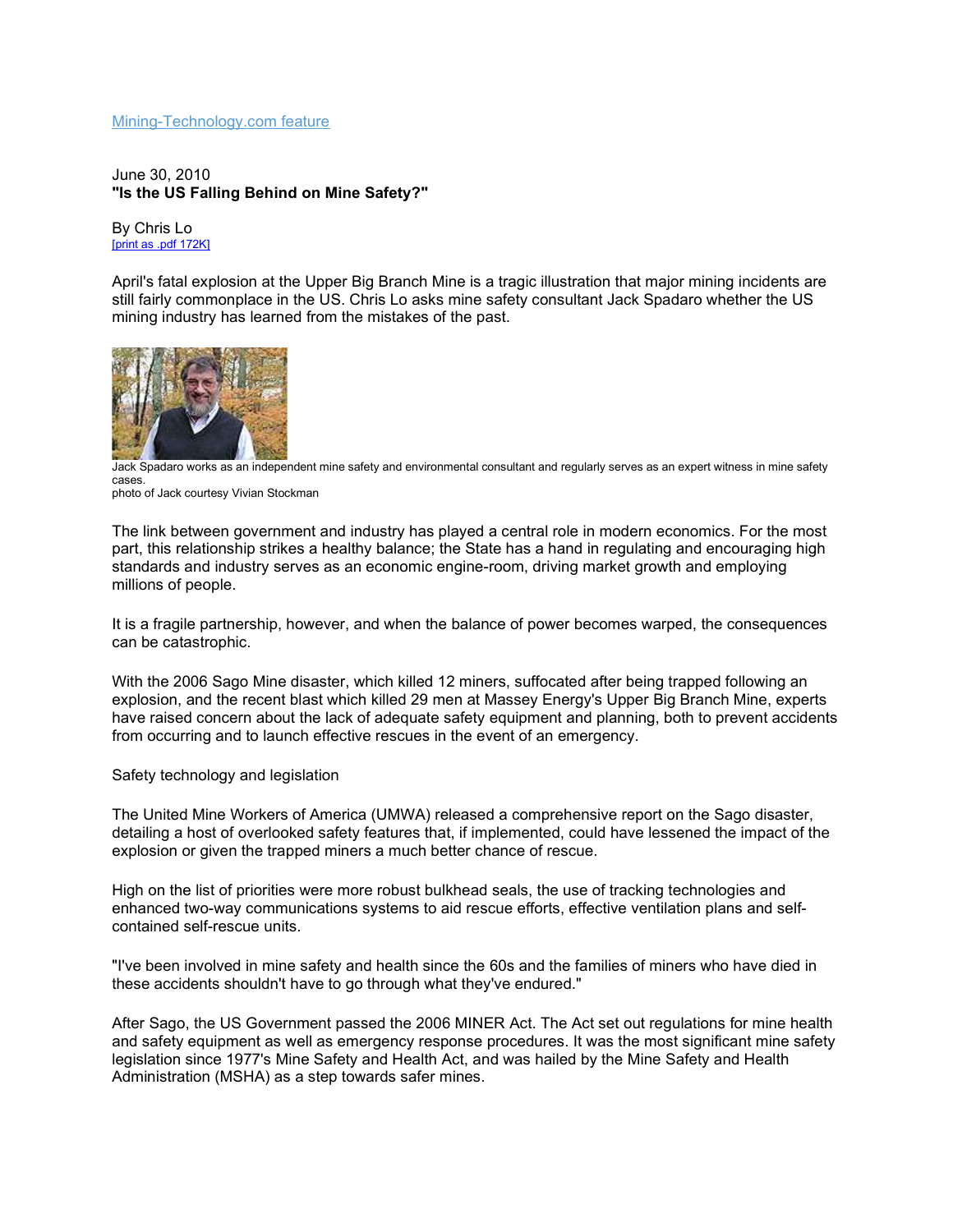But legislation alone is not enough, as April's Massey explosion and the number of health and safety fines being levied against US mines after the disaster illustrate.

Jack Spadaro is a mine safety investigator with over 40 years of experience. Now working as a safety consultant, Spadaro is the former director of the National Mine Health and Safety Academy. He believes that although technology and legislation has advanced to provide a theoretical framework for safety, enforcement is the key to making that framework effective.

Spadaro notes that safety progress was made during President Bill Clinton's government in the 1990s. "There was an aggressive enforcement programme led by a man named Davitt McAteer - he was the head of the MSHA appointed by Clinton. There were no mine disasters with multiple fatalities during those years, and there was a steady reduction in the numbers of fatalities and lost-time accidents in the mines," he says.



The 1968 Farmington Mine disaster provided the impetus for the 1969 Coal Act, which legislated on worker safety.

## A shift in safety policy

But the arrival of the Bush administration in 2001 led to a marked shift in mine safety policy and the direction of the MSHA. It was a shift for the worse in Spadaro's view, and no one was better placed to see its immediate effects. He was investigating the Martin County coal slurry disaster when President Bush had his inauguration in January 2001. The investigation was shut down the same day.

It was an early indication of a new policy for the MSHA, one that emphasised an advisory 'compliance assistance' role over strict regulation enforcement. In September 2001 the US mining industry suffered its first major mining disaster since 1992, at the Jim Walter Resources No 5 Mine in Brookwood, Alabama, in which 13 men were killed.

Spadaro lays the blame for the disaster directly at the doorstep of the re-vamped MSHA and its new director Dave Lauriski. "That was caused by a reduction in enforcement effort by the MSHA," he says. "Even the internal investigation by the MSHA found that the organisation's district manager had ignored serious problems at the Jim Walter Resources Mine and had allowed unsafe conditions to exist much longer than they should have."

And according to Spadaro and the UMWA, the Sago disaster hardly came out of the blue. Spadaro points to the mine's history of safety violations, many regarding substandard ventilation, and the MSHA's unwillingness to take major action against owner International Coal Group. "In 2005, MSHA local inspectors had been issuing citation after citation. One that I remember vividly just months before the explosion was by an inspector who went into the mine and was taking air measurements using an anemometer, and the anemometer did not turn at all," he laughs incredulously. "There was no air flow."